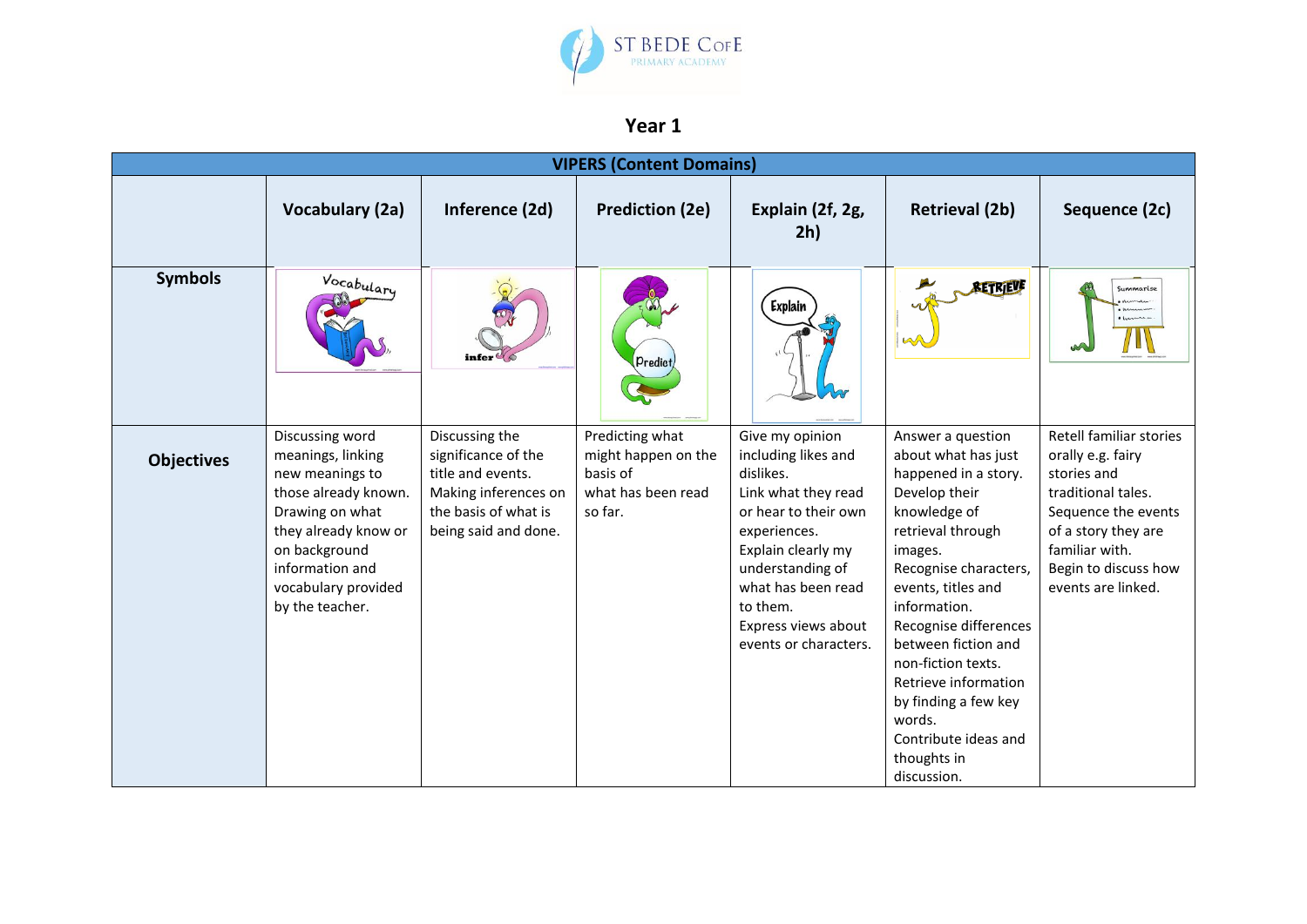

| <b>Vocab</b>                   | vocabulary, word,<br>meaning, dictionary,<br>alliteration                                                                                                                                                                                                                                                                                                                                                                                                                                                                            | infer, title, events,<br>clues, character                                                                                                                                                        | predict, sensible<br>guess, next, events                                                                                                                                                                                                                                                                                                                                                | likes, dislikes, explain,<br>views, events,<br>characters                                                                                      | retrieve, question,<br>fiction, non-fiction                                                                                                                                                                                                                                                                                                                                                           | sequence, beginning,<br>middle, end, order,<br>events,<br>chronological,<br>before, after, next,<br>first                                                                                                                                                                                                                                |  |  |  |
|--------------------------------|--------------------------------------------------------------------------------------------------------------------------------------------------------------------------------------------------------------------------------------------------------------------------------------------------------------------------------------------------------------------------------------------------------------------------------------------------------------------------------------------------------------------------------------|--------------------------------------------------------------------------------------------------------------------------------------------------------------------------------------------------|-----------------------------------------------------------------------------------------------------------------------------------------------------------------------------------------------------------------------------------------------------------------------------------------------------------------------------------------------------------------------------------------|------------------------------------------------------------------------------------------------------------------------------------------------|-------------------------------------------------------------------------------------------------------------------------------------------------------------------------------------------------------------------------------------------------------------------------------------------------------------------------------------------------------------------------------------------------------|------------------------------------------------------------------------------------------------------------------------------------------------------------------------------------------------------------------------------------------------------------------------------------------------------------------------------------------|--|--|--|
| <b>Question stems</b>          | What does the word<br>mean in this<br>sentence?<br>Find and copy a word<br>which means<br>Which word in do you<br>think is the most<br>important? Why?<br>Which of the words<br>best describes the<br>character or setting?<br>Which word in this<br>part do you think is<br>the most important?<br>Why do you think<br>they repeat this word<br>in the story?                                                                                                                                                                       | What do you<br>thinkmeans?<br>Why do you think<br>that?<br>How do you think. ?<br>When do you think.<br>$\cdot$ .?<br>Where do you<br>think?<br>How does<br>make you feel?<br>Why did<br>happen? | Looking at the cover<br>and the title, what do<br>you think this book is<br>about?<br>Where do you<br>thinkwill go next?<br>What do you think<br>will say / do next?<br>What do you think<br>this book will be<br>about? Why?<br>How do you think<br>that this will end?<br>Who do you think has<br>done it?<br>What mightsay<br>about that?<br>Can you draw what<br>might happen next? | Is there anything you<br>would change about<br>this story?<br>What do you like<br>about this text?<br>Who is your favourite<br>character? Why? | Who is your favourite<br>character?<br>Why do you think all<br>the main characters<br>are  in this book?<br>Would you like to live<br>in this setting?<br>Why/why not?<br>Who is/are the main<br>character(s)?<br>When/where is this<br>story set?<br>Which is your<br>favourite/worst/<br>funniest/scariest part<br>of the story?<br>Is this a fiction or a<br>non-fiction book?<br>How do you know? | What happens in the<br>beginning of the<br>story?<br>Can you number<br>these events in the<br>story?<br>How/where does the<br>story start?<br>What happened at<br>the end of the?<br>Can you retell the<br>story to me in 20<br>words or less?<br>What happened<br>before that?<br>Can you sequence<br>the key moments in<br>this story? |  |  |  |
| <b>Supporting</b><br>documents | Age related texts for Reading VIPERS to be chosen from these sources:<br>Extracts from recommended reads for year group (see below)<br>$\overline{\phantom{a}}$<br>Collins Reading Comprehension for year group<br>$\overline{\phantom{m}}$<br>CGP English Comprehension for year group<br>$\overline{a}$<br>Literacy Shed+ for year group<br>$\overline{\phantom{a}}$<br>Grammarsaurus for year group<br>$\overline{\phantom{a}}$<br>TestBase<br>$\overline{\phantom{a}}$<br>Past SATs reading papers (Pre-2016 only)<br><b>LBQ</b> |                                                                                                                                                                                                  |                                                                                                                                                                                                                                                                                                                                                                                         |                                                                                                                                                |                                                                                                                                                                                                                                                                                                                                                                                                       |                                                                                                                                                                                                                                                                                                                                          |  |  |  |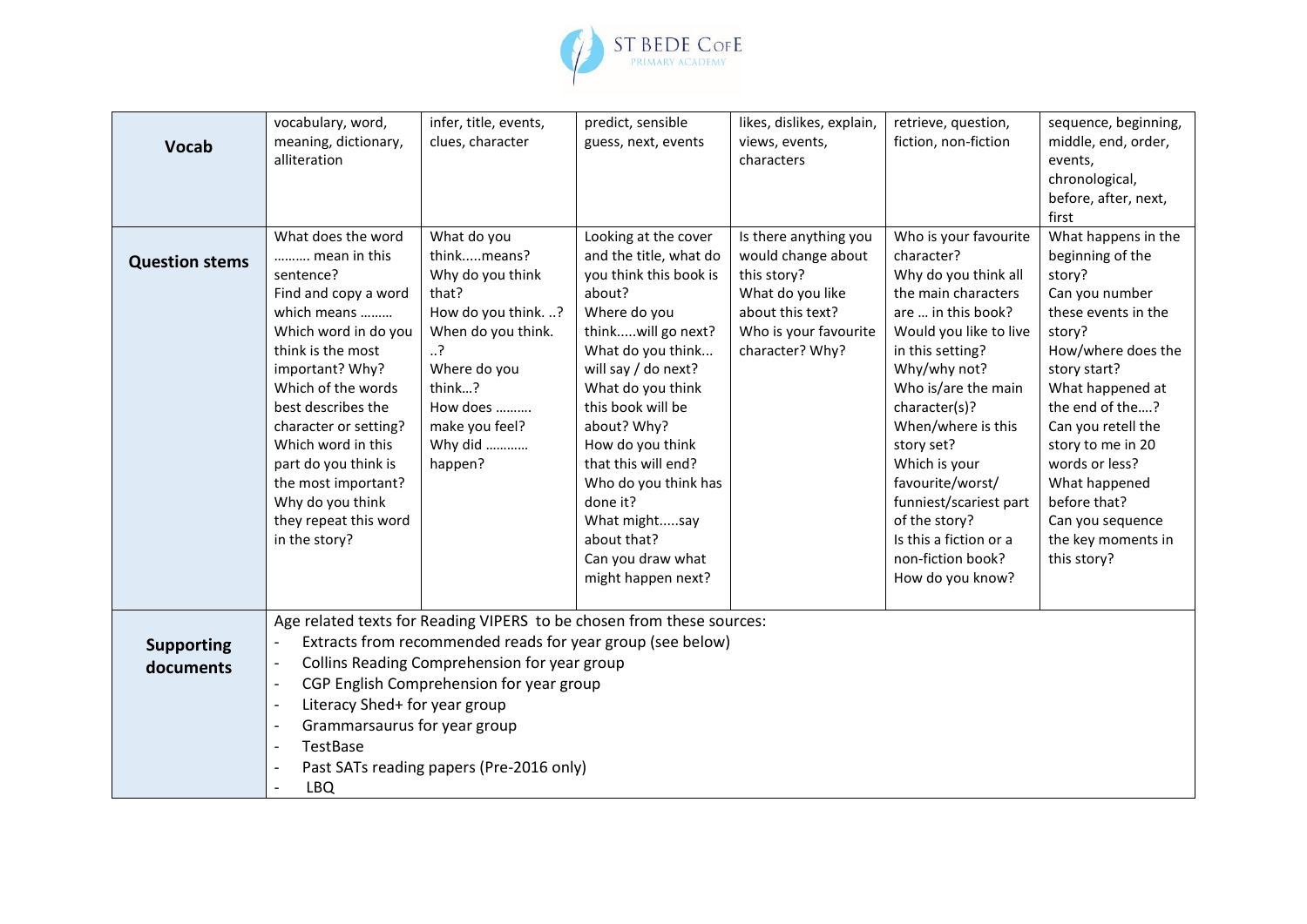